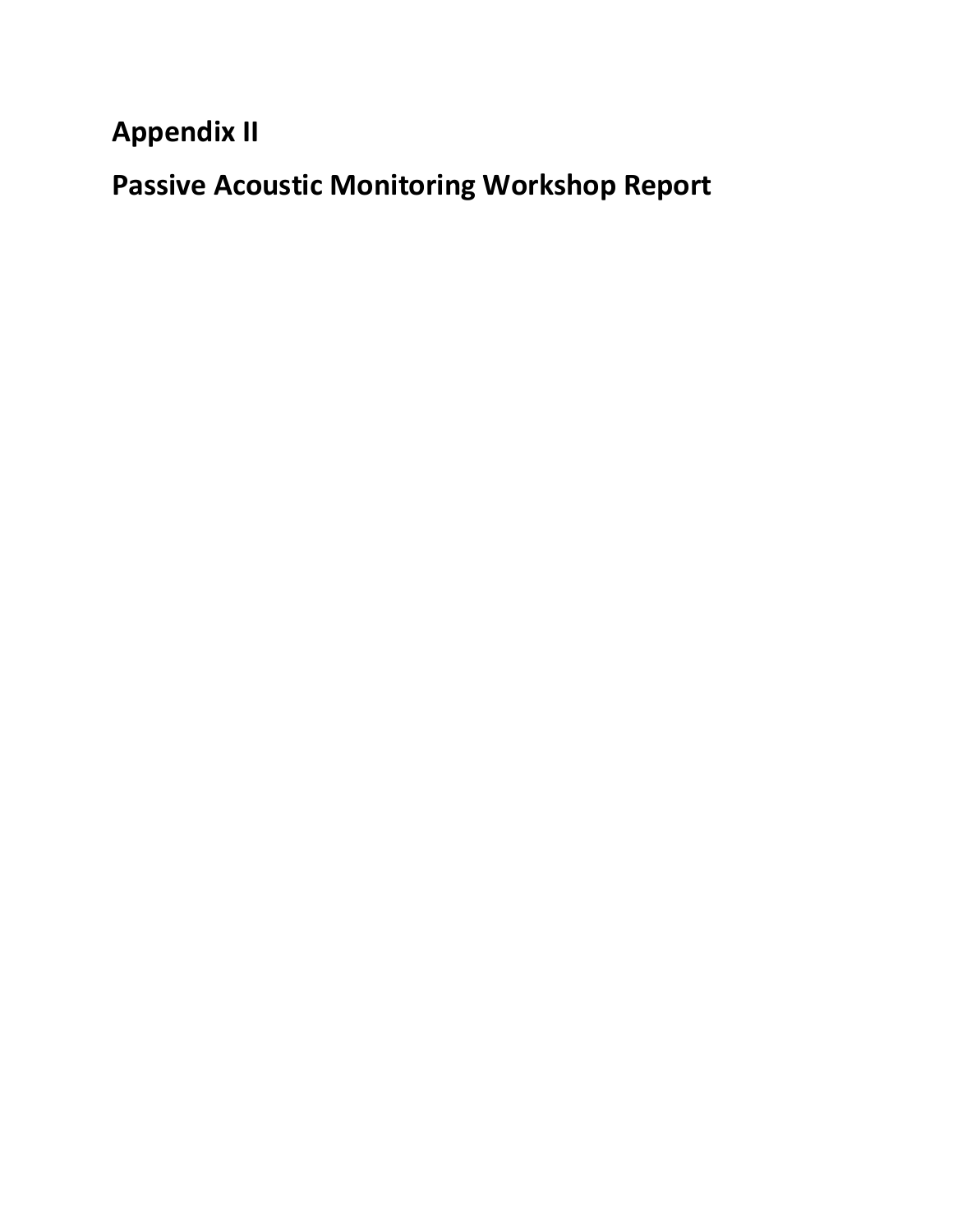

# **Passive Acoustic Monitoring in association with Tidal Energy Turbines in the Minas Passage: Workshop Report**

Original: 26 November 2018

Revised: 11 March 2019

Fundy Ocean Research Center for Energy 1156 West Bay Road | Parrsboro, NS 1690 Hollis Street, 10<sup>th</sup> Floor | Halifax, NS [www.fundyforce.ca](http://www.fundyforce.ca/)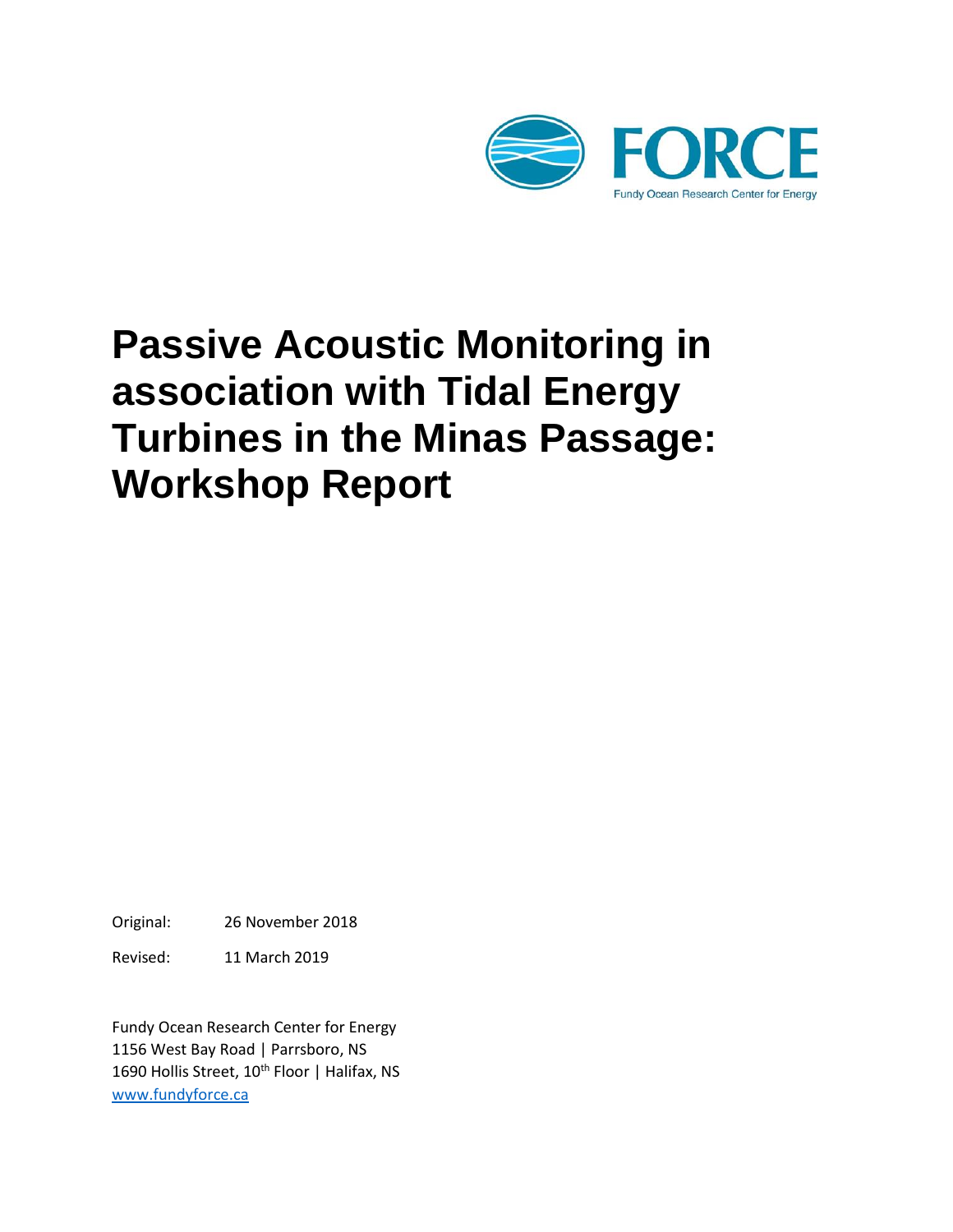## **Executive Summary**

In November 2018, the Fundy Ocean Research Center for Energy (FORCE) convened a workshop of regional experts (i.e., industry partners, academics, stakeholders) in Passive Acoustic Monitoring (PAM) data collection and analyses. FORCE's Environmental Effects Monitoring Program (EEMP) utilizes PAM equipment as its primary means of monitoring marine mammals and for understanding the effects of sound generated by turbines deployed at the FORCE test site, located in the Minas Passage, Bay of Fundy. The FORCE test site is exposed to tidal flows that may restrict the utility of particular types of PAM equipment that are suitable for environmental monitoring elsewhere. Further, regulators have requested clarification regarding the ability of different PAM technologies to detect harbour porpoise (*Phocoena phocoena*) echolocations at the FORCE site, including rates of false-positive detections. Therefore, the purpose of the PAM workshop was to discuss the inherent challenges and operational limitations associated with PAM technologies and methodologies in high-flow environments, and to identify future projects that could facilitate the deployment of PAM technologies best suited for marine mammal and sound monitoring in the Minas Passage. Participants discussed previous and ongoing PAM projects in the Bay of Fundy including challenges, methodologies for overcoming the difficult conditions presented by high-flow environments and initial findings. Importantly, the group discussed opportunities for improvements to PAM technologies, and potential projects and collaborations for the near-future. It is anticipated that members of this group will continue to meet on a semi-regular basis to pursue collaborations and opportunities to improve the utility of PAM technologies in the challenging conditions of the Bay of Fundy.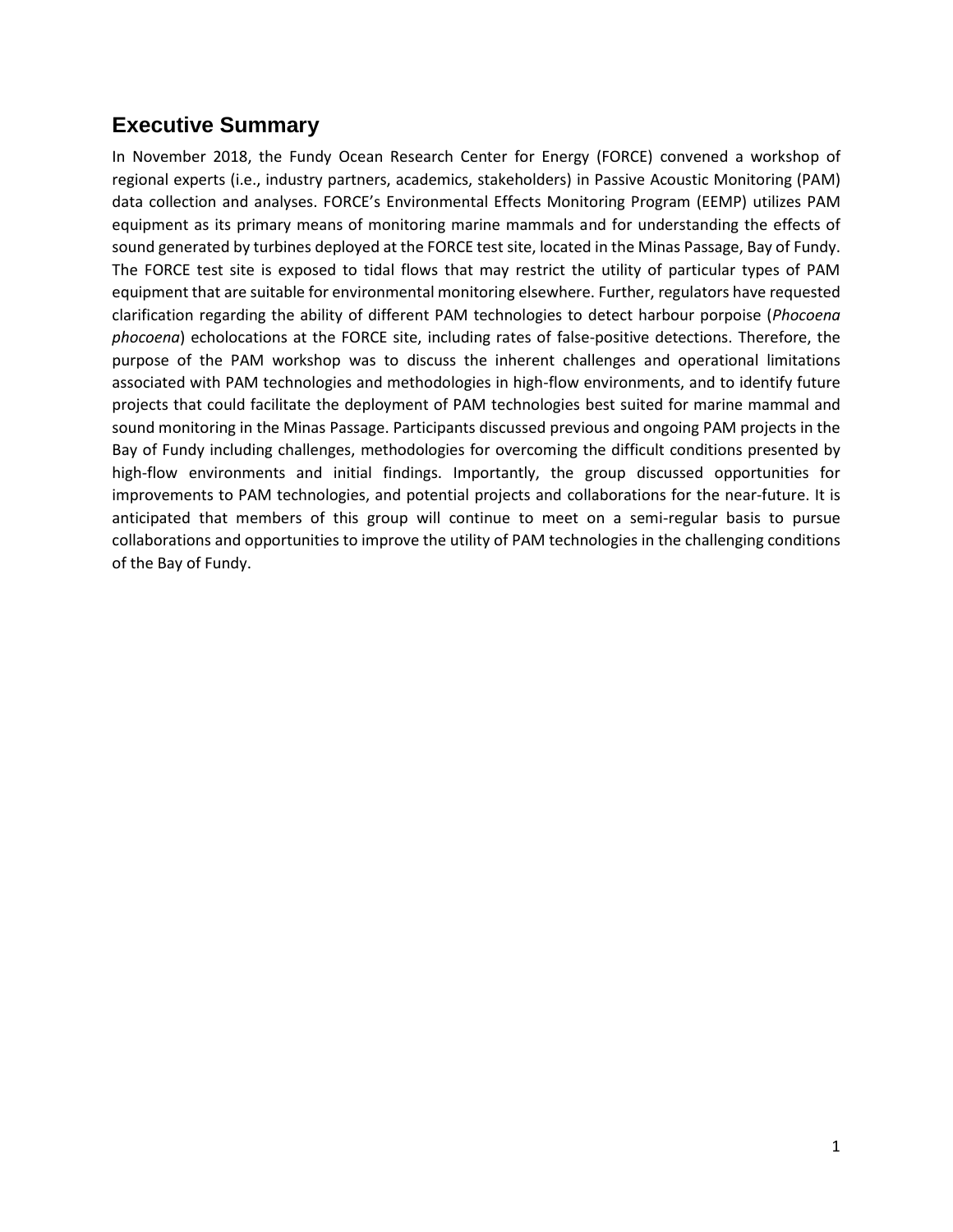# **Table of Content**

# **List of Figures**

| Figure 1: The locations of the four hydrophones placed on the OpenHydro turbine. Hydrophone 2 (fore |  |
|-----------------------------------------------------------------------------------------------------|--|
|                                                                                                     |  |

Figure 2: Median pressure spectral densities for three different long-term recording positions, the reference recording from the outer Bay of Fundy as well as the drifter measurements from 27 Mar 2017. Frequency-5/3 is the expected slope for turbulent flow noise (Martin et al., 2018). ................................ 10

| Figure 3: Power spectral density versus tidal increment time, turbine state, and recorder. The horizontal |
|-----------------------------------------------------------------------------------------------------------|
| axis is time in hours since high tide. Times with less than 30 samples of data are blocked out in red     |
|                                                                                                           |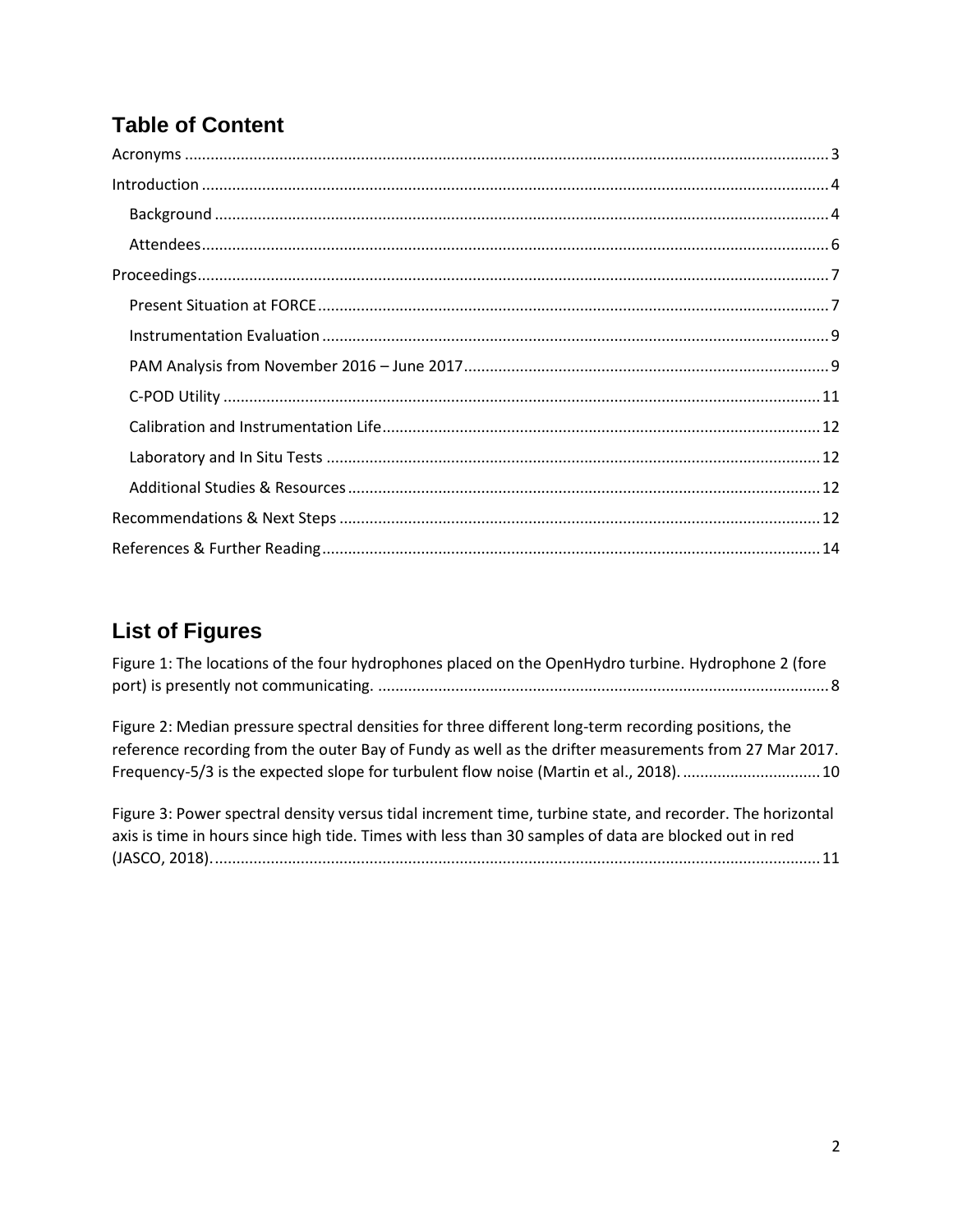# <span id="page-4-0"></span>**Acronyms**

| AAM           | <b>Active Acoustic Monitoring</b>                                                      |
|---------------|----------------------------------------------------------------------------------------|
| ADCP          | <b>Acoustic Doppler Current Profiler</b>                                               |
| <b>AMAR</b>   | Autonomous Multichannel Acoustic Recorder                                              |
| <b>CSTV</b>   | Cape Sharp Tidal Venture                                                               |
| dB            | Decibel                                                                                |
| <b>DRDC</b>   | Defense Research and Development Canada                                                |
| <b>FAST</b>   | <b>Fundy Advanced Sensor Technology</b>                                                |
| <b>FORCE</b>  | Fundy Ocean Research Center for Energy                                                 |
| HR.           | <b>High Residence</b>                                                                  |
| Hz            | Hertz                                                                                  |
| <b>ISEM</b>   | Integrated active and passive acoustic System for Environmental Monitoring of fish and |
|               | marine mammals in tidal energy sites                                                   |
| kHz           | Kilohertz                                                                              |
| NS.           | Nova Scotia                                                                            |
| <b>NSERC</b>  | Natural Sciences and Engineering Research Council of Canada                            |
| <b>OERA</b>   | Offshore Energy Research Association of Nova Scotia                                    |
| <b>PAM</b>    | <b>Passive Acoustic Monitoring</b>                                                     |
| <b>PPM</b>    | <b>Pulse Position Modulation</b>                                                       |
| <b>SMRU</b>   | Sea Mammal Research Unit                                                               |
| <b>STREEM</b> | Sensor Testing Research for Environmental Effects Monitoring                           |
| <b>SUBS</b>   | Streamlined Underwater Buoyancy System                                                 |
| TL            | <b>Transmission Loss</b>                                                               |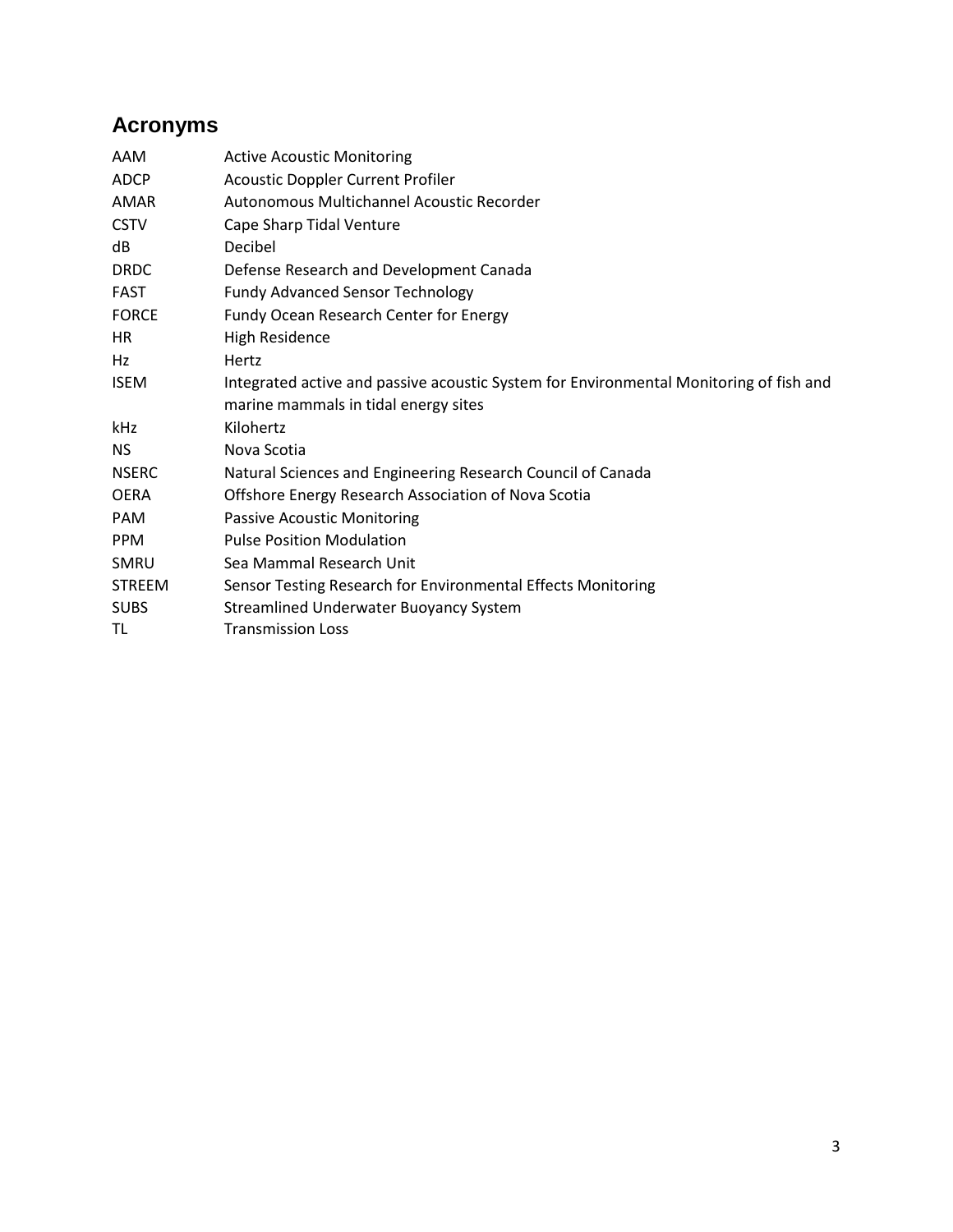## <span id="page-5-0"></span>**Introduction**

On 23 November 2018, the Fundy Ocean Research Center for Energy (FORCE) convened a workshop of regional experts (e.g., industry partners, academia, stakeholders) in passive acoustic monitoring (PAM) data collection and analyses. The purpose of the workshop was to discuss the challenges and operational limitations inherenet with using PAM technologies for marine mammal and sound monitoring in high-flow environments like the FORCE test site in Minas Passage, Bay of Fundy, and to identify potential solutions to improve environmental effects monitoring capabilities for operational in-stream tidal energy turbines in the future. The workshop sought to address questions from provincial (Nova Scotia Department of Environment) and federal (Canada Department of Fisheries and Oceans) regulators with respect to the integration or corroboration of results from multiple PAM technologies to inform predictions made in the FORCE Environmental Assessment (AECOM, 2009). The workshop also explored potential future projects to support further environmental monitoring using PAM technologies with the end goal of lending confidence to environmental effects monitoring technologies and approaches used in support of tidal energy devices.

#### <span id="page-5-1"></span>**Background**

Passive acoustic monitoring has been ongoing at the FORCE test site for many years. Recent environmental effects monitoring efforts increased in 2016 in anticipation of the installation of a single two-megawatt OpenHydro turbine by Cape Sharp Tidal Venture (CSTV) at the FORCE site.

Mid-field or 'site-level' monitoring using PAM technologies and in relation to the FORCE Environmental Assessment (AECOM 2009) is completed by FORCE and its contractors. Presently, this monitoring has focused on two main initiatives: C-PODs and drifting hydrophones. Mid-field monitoring for marine mammals at FORCE consists of near-continuous autonomous deployment of five C-PODs (designed to record marine mammal echolocations) ranging from 210m – 1,700m from the turbine, building on previous years of C-POD deployments throughout the Minas Passage. FORCE deploys and recovers the instrumentation and analysis has been completed by Sea Mammal Research Unit (SMRU) Canada Ltd.

During the 2016 - 2017 deployment of the CSTV OpenHydro turbine, FORCE conducted a drifting hydrophone survey to coincide with the deployment of autonomous and turbine-mounted hydrophones to monitor turbine-generated sounds at the FORCE test site. An integrated analysis was completed by JASCO Applied Sciences (JASCO) (Martin et al., 2018).

Parallel to the FORCE's efforts, a research project was initiated by CSTV to study the potential for integrating active acoustic monitoring (AAM) and PAM technologies on an operating in-stream tidal energy turbine. This research project, 'Integrated Active and Passive Acoustic System for Environmental Monitoring of Fish and Marine Mammals in Tidal Energy Sites (ISEM)', was developed to explore technologies that could operate as an integrated environmental monitoring system using data analysis software and encompassing active and passive acoustic sensors in order to provide real time detection, classification, localization, and tracking of fish and marine mammals at high energy sites.

Although the success of the ISEM project tasks and objectives have been directly affected by the disruption of the CSTV turbine operation, some successes were realized and will be reported on in the final project report planned for spring 2019. The report will also address lessons learned and recommendations for moving these types of monitoring programs forward to increase understanding of monitoring in tidal energy sites.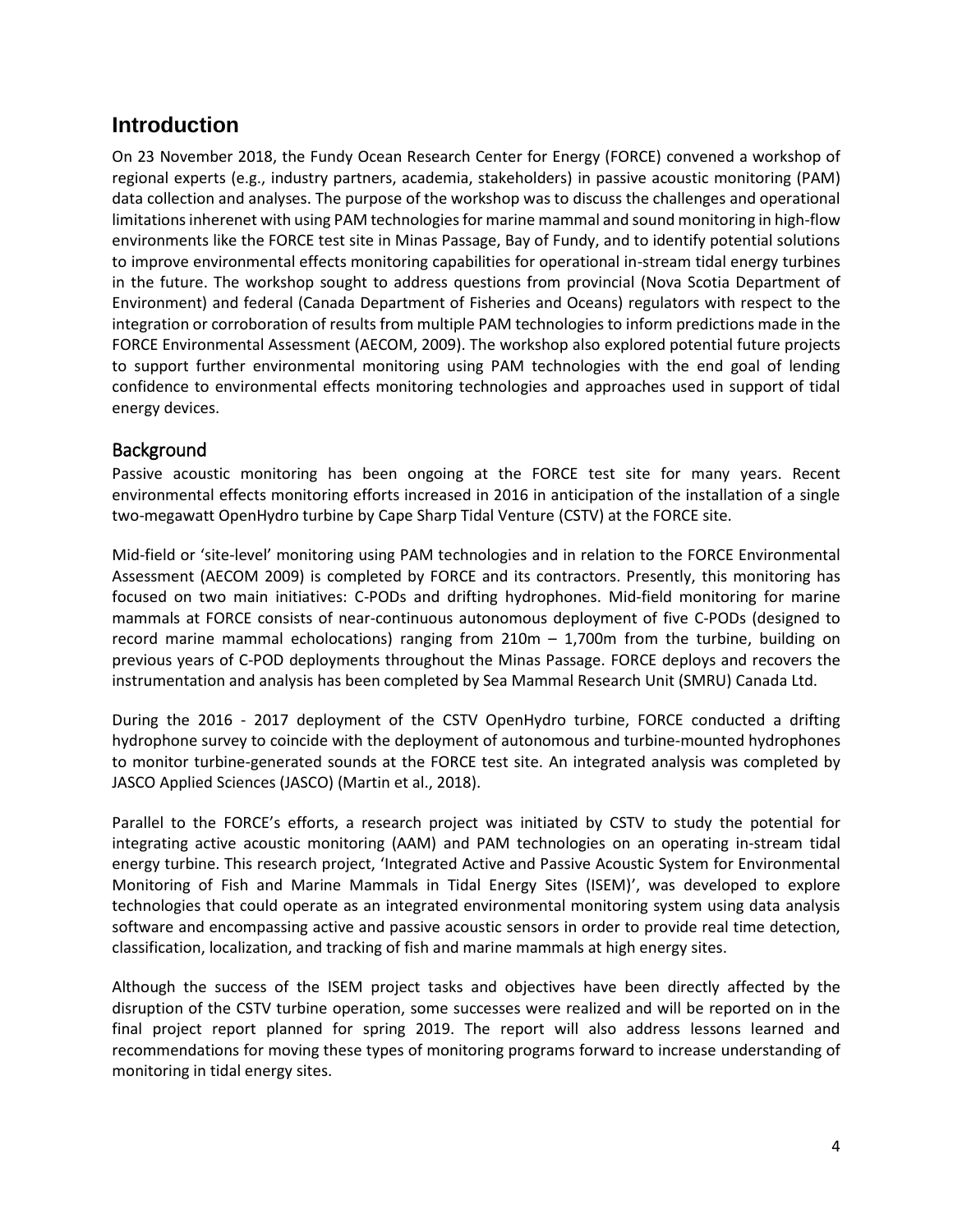Additional PAM activities happening in the Bay of Fundy include:

#### *Integrated Lander Platform*

Acadia University and collaborators at SMRU Canada Ltd. have been measuring harbour porpoise (*Phocoena phocoena*) detections in Minas Passage since 2010 (Tollit et al., 2011; Wood et al., 2013; Porskamp, 2013). Acadia University and SMRU Canada Ltd. established PAM (i.e., C-POD) monitoring sites in and around the FORCE test site during December 2013 – June 2014. In order to better assess PAM monitoring methods, Acadia and OceanSonics Ltd. deployed a lander (sub-sea) platform at the FORCE test site in June 2014. Among other instrumentation, the platform carried icListenHF hydrophones, C-PODs, and VR2W receivers that detect acoustic tags. Analysis of the data collected using this sensor suite provided a comparison of C-PODs and broadband hydrophones for monitoring harbour porpoise (Porskamp, 2015; Porskamp et al., 2015). Acadia has also undertaken a great deal of monitoring for acoustically tagged fish (Broome, 2014; Broome et al., 2015; Keyser et al., 2016).

#### *Drifting Platform*

Results from the integrated lander platform work generated questions that prompted a long series of experiments using a passive acoustic drifting platform (i.e., 'drifter') to make targeted PAM measurements. Drifter work in 2016 focused on detection range for acoustic tags (Sanderson et al., 2017) and PAM to measure ambient sound and harbour porpoise presence. Drifter work in June 2017 focused on comparison of C-POD data, icListen-coda, and visual harbour porpoise sightings (Adams, 2018; Adams et al., 2018). This work included some preliminary assessments of harbour porpoise localization (Sanderson et al., 2018b), and detections of tagged fish and comparisons of harbour porpoise detections with moored instruments (Sanderson, personal research notes). Drifter work in June 2018 used an array of four synchronized hydrophones and is presently being analysed for porpoise localization. Drifters were also used to demonstrate 'quasi-stable' platform trajectories in the currents of Minas Passage which may prove useful for future monitoring and research (Sanderson et al., 2018b). The 2018 work also undertook further range testing of acoustic tags, particularly to determine the efficacy of Pulse Position Modulation (PPM) transmissions relative to High Residence (HR) transmissions.

#### *Passive and Active Acoustic Measurements*

The 'Sensor Testing Research for Environmental Effects Monitoring' (STREEM) project in Grand Passage, Nova Scotia involves assessment of both passive and active acoustic instruments. Preliminary work (October 2018) involved passively drifting a variety of targets to quantify detection capabilities of an imaging sonar (i.e., Tritech Gemini 720is). Sometimes the targets were acoustically active, in which case their effects on the imaging sonar were identified. Other times, hydrophones were used astargets in order to measure how the imaging sonar interacted with PAM instruments. Interactions between echosounders, acoustic tags, the imaging sonar, broad-band hydrophones, and HR2 receivers were also measured. A drifting hydrophone array is also being used to measure sounds from the turbine platform (a PLAT-I from Sustainable Marine Energy Canada) installation. The major thrust for STREEM will be the application of imaging sonars, optical cameras, and hydrophones to study fish-turbine interactions. This work is ongoing, with the major experiment planned for spring/summer 2019.

#### *Long-term Acoustic Monitoring*

JASCO Applied Sciences Canada Ltd. and Dalhousie University (Dr. David Barclay; Oceanography Department) are undertaking a long-term acoustic monitoring AMAR (Autonomous Multichannel Acoustic Recorder) study in Grand Passage. The purpose of this work is to understand the effects of this turbulent environment on the ability to detect marine life and the ability of marine life to detect tidal turbines. Data analyses for this project has commenced.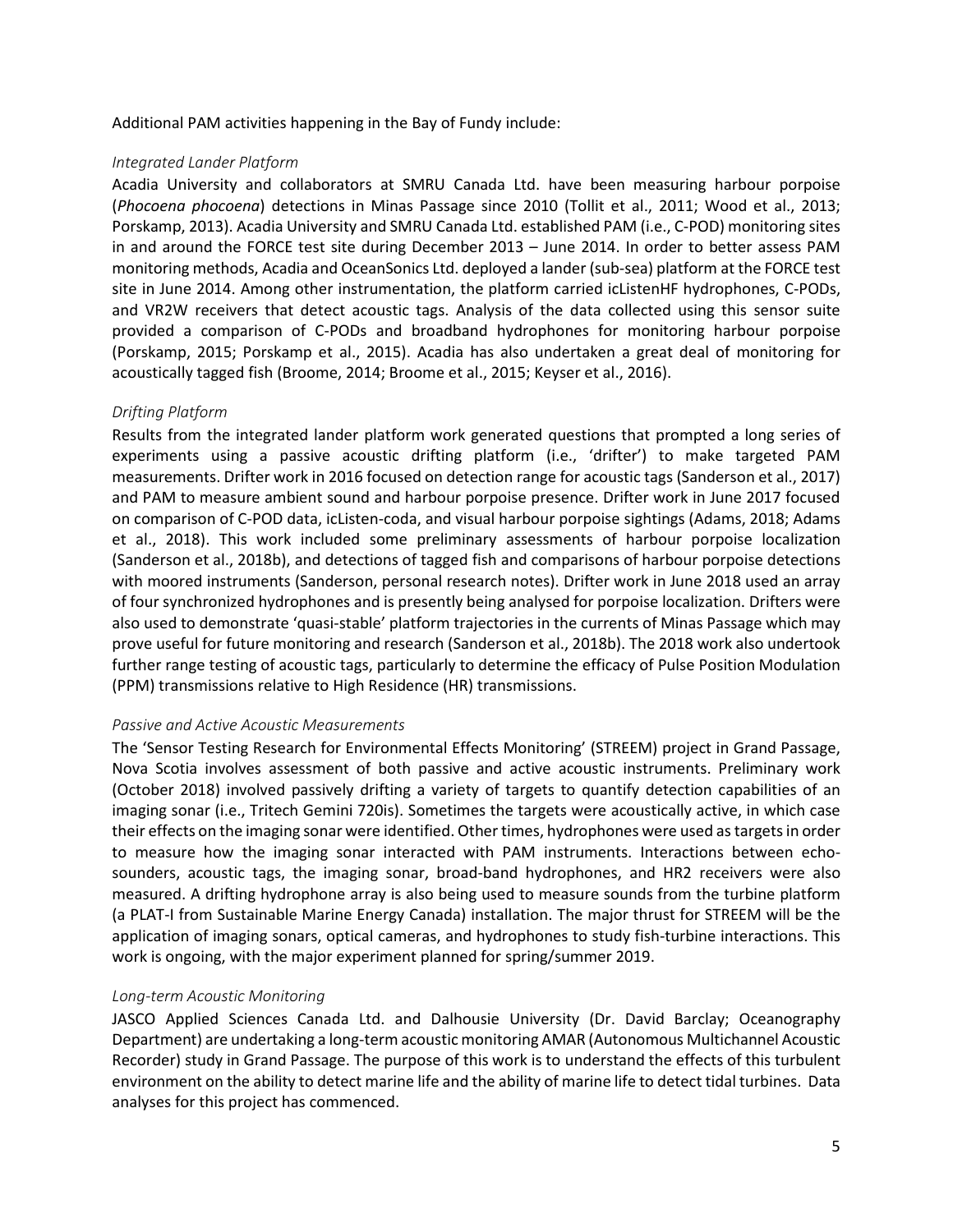#### <span id="page-7-0"></span>Workshop Objective

In early 2018, regulators (Nova Scotia Department of Environment, 2018) provided feedback to FORCE and CSTV regarding passive acoustic data collection during the 2016-2017 deployment of an OpenHydro turbine at the FORCE site. Specifically, regulators requested clarity regarding harbour porpoise detections between turbine-mounted icListen hydrophones and C-PODs.

"[Fisheries and Oceans Canada] requests that a direct comparison of data collected by the icListen hydrophone used for near-field monitoring at Berth D to data collected by the C-PODs deployed at East1 and D1 [C-POD locations] during the 2016/2017 deployment period be provided […] Specifically, provide a clear discussion of the results of the Days with Detected Porpoise Clicks with the Lucy Click Detector relative the Number of Calendar Days reported for deployment period" (Nova Scotia Department of Environment, 2018).

In response, FORCE consulted with the workshop attendees to develop a response for its second quarterly report in 2018 (FORCE, 2018) and began planning this workshop for fall 2018.

#### *Problem Statement*

Recognizing that C-POD data files are not comparable with icListen data files (Porskamp et al., 2015) and that there were observed discrepancies in 'Days with Detected Porpoise Clicks' between the turbinemounted icListen hydrophones and the Chelonia C-PODs deployed in proximity to the CSTV turbine, a further examination of PAM devices is warranted at the FORCE site.

The differences in detection rates between these instruments can partly be attributable to their functioning. The icListen hydrophone is considered more sensitive but may be masked by the noise of the turbine during periods of high flow. Research has also demonstrated that C-POD units can sometimes record false positive detections (although this is at fairly low rates), whereas the icListen hydrophones and associated software programs have been developed to separate out the different high frequency sounds to make a positive identification of porpoise clicks. The icListen hydrophones appear to have a greater accuracy in detection rates of high frequency sounds in noisy environments; however, the continued use of C-PODs at the FORCE site is important as it provides a direct comparison to baseline data that was collected at the FORCE site prior to any turbine deployments within the mid-field study area.

A statistical model that accounted for relevant environmental variables and 'Percent Time Lost' was applied to the C-POD data, and was used to test for changes in the distribution and activity of harbour porpoise in relation to the installation and operation of the turbine. The overall effect of turbine operations on porpoise detection rates were found to be significant (P < 0.01). East1, a site 210 m north of the turbine at 41 m depth, and D1, a site 230 m south of the turbine at 33 m depth both showed significantly fewer porpoise detections post-installation of the turbine. Both of these sites had overall lower activity levels both with and without the turbine, whereas the sites > 1 km west and south of the turbine had overall higher activity levels and showed no decrease in porpoise detections with the turbine. Given that detection ranges of harbour porpoise are small (< 2-300 m), it is possible that the lower detection rates recorded by the icListen hydrophone mounted on the turbine reflect near-field avoidance by harbour porpoise.

For both types of monitoring devices, additional data collection will be required to cover seasonal and inter-annual variation to understand behaviours of marine mammals in relation to an operational turbine in the mid-field and near-field. The issues experienced during the 2016-2017 turbine deployment have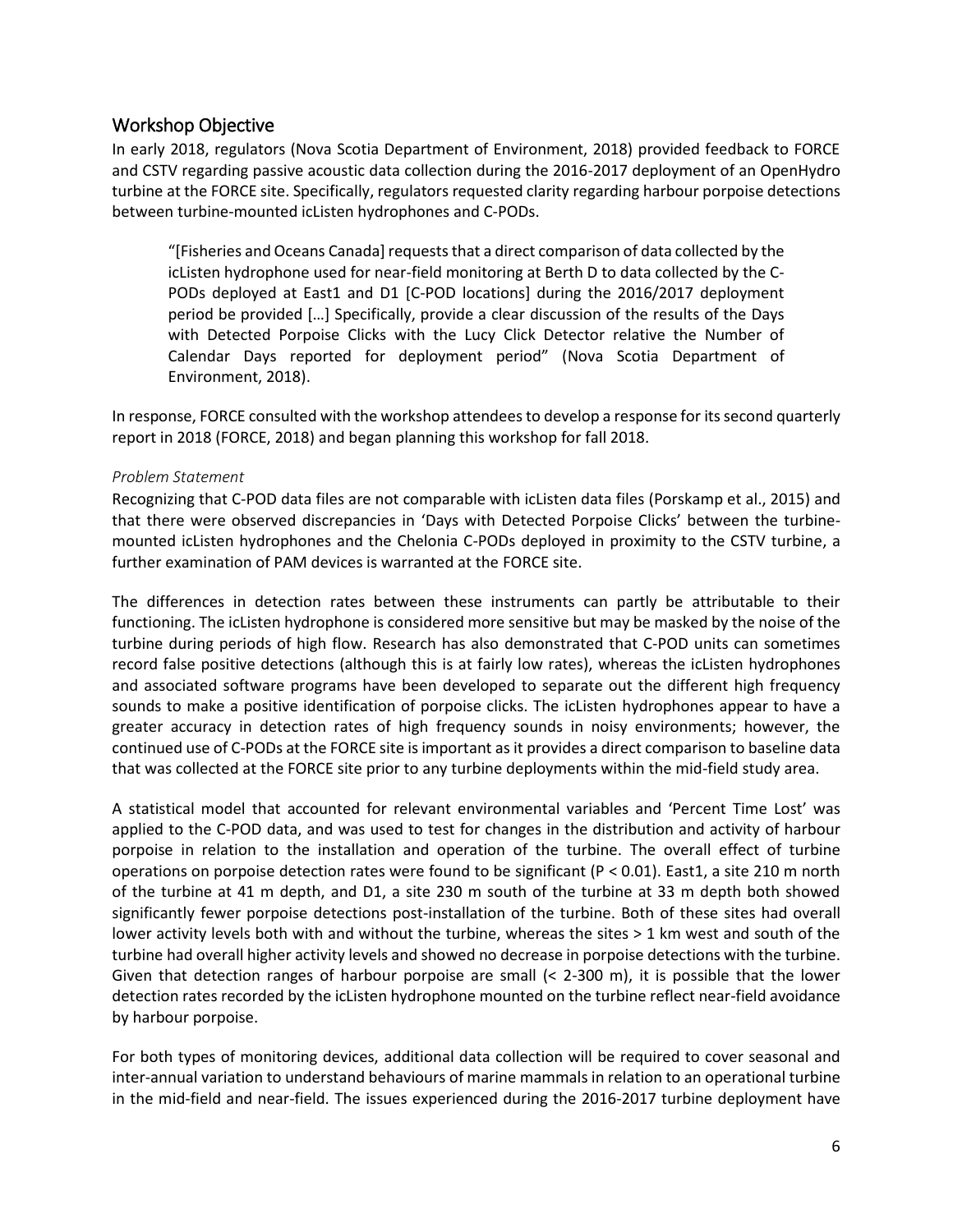been mitigated through a series of pre-deployment commissioning tests of the icListen hydrophones, new protocol for transfer and management of data, hydrophone synchronization and recognition of the importance of protective measures and specific cabling for all icListen hydrophones.

#### Attendees

Attendees included representatives from:

- Acadia University (Wolfville, NS): Mike Adams, Anna Redden, Brian Sanderson
- Dalhousie University (Halifax, NS): David Barclay
- Emera/Cape Sharp Tidal Venture (Halifax, NS): Carys Burgess
- FORCE: Tyler Boucher, Jessica Douglas, Dan Hasselman, Melissa Oldreive
- GeoSpectrum Technologies Inc. (Dartmouth, NS): Matt Coffin
- JASCO Applied Sciences (Dartmouth, NS): Bruce Martin
- Ocean Sonics (Great Village, NS): Mark Wood
- Offshore Energy Research Association of Nova Scotia (Halifax, NS): Jennifer Pinks

SMRU Canada Ltd. (Vancouver, British Columbia) was unable to attend due to travel restrictions and provided advice beforehand. In addition, Dr. Dom Tollit presented at the Marine Renewables Canada Research Forum on 20 November 2018, highlighting the experience of SMRU Canada Ltd. with marine mammal monitoring at the FORCE test site.

All parties have had experience in data collection methodologies and/or analysis experience with PAM data collected within the Minas Passage, Bay of Fundy.

# <span id="page-8-0"></span>**Proceedings**

After a general roundtable introduction amongst participants, the workshop's objectives and the intent to form broad-scale collaborations for dissemination of research and technical challenges and developing joint research project area were discussed. This is especially important as some valuable lessons learned are not always outlined in publications.

### <span id="page-8-1"></span>Present Situation at FORCE

Dan Hasselman provided an update regarding the present situation at the FORCE test site in consideration of the OpenHydro turbine (i.e., turbine itself is non-operational, but three of four turbine-mounted icListen hydrophones are operating). It was agreed that it is critical to focus on the near-field at this time: this is key to enable future device developments.

For instance, FORCE has commissioned GeoSpectrum Technologies Inc. and Dalhousie University to examine data from the three turbine-mounted icListen hydrophones (depicted i[n Figure 1: The locations](#page-9-0)  [of the four hydrophones placed on the OpenHydro turbine. Hydrophone 2](#page-9-0) (fore port) is presently not [communicating.\)](#page-9-0), an autonomous Fundy Advanced Sensor Technology (FAST) platform with two icListen hydrophones, and an AMAR system deployed by JASCO Applied Sciences Canada Ltd. The purpose of this work is to examine the data collected in summer/fall 2018 in the near-field region of the OpenHydro turbine to i) characterize ambient noise levels with a stationary turbine, and ii) evaluate the performance of each hydrophone configuration to provide information about how best to monitor sound at the FORCE test site in the future. Utilization of this near-field data will advance our understanding of the soundscape of the site and will provide valuable information about future mid-field and near-field monitoring at the FORCE site.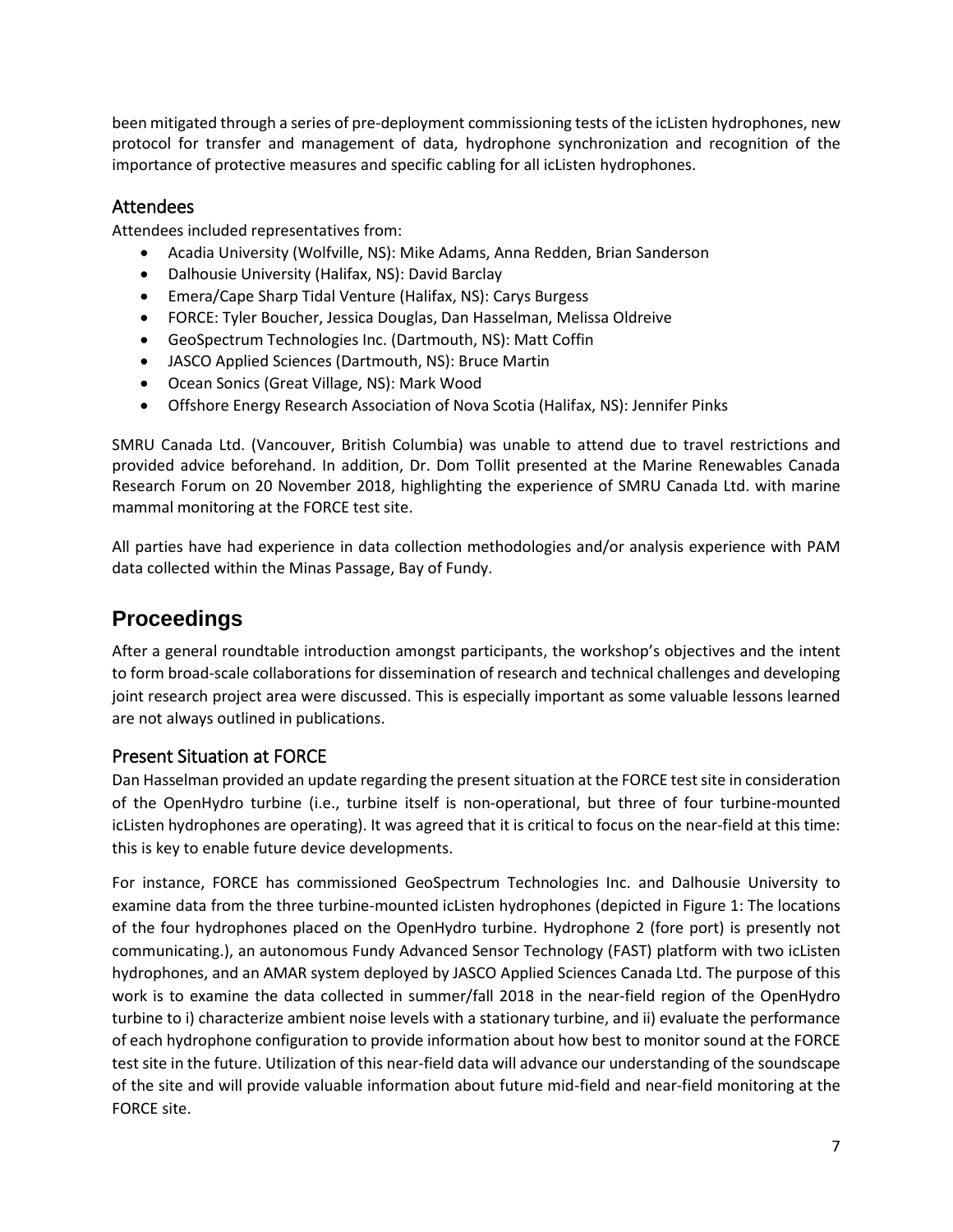

<span id="page-9-0"></span>*Figure 1: The locations of the four hydrophones placed on the OpenHydro turbine. Hydrophone 2 (fore port) is presently not communicating.*

Matt Coffin (GeoSpectrum Technologies Inc.) elaborated on the data collected from the icListen hydrophones mounted on the FAST platform. Specifically, taking five-minute averages at two-hour intervals, flow noise can be seen in the spectra and is comparable to the flow noise observed in the data from the turbine-mounted icListen hydrophones. Matt pointed out that the sample rate of the raw icListen hydrophone data is 8 kHz, resulting in a 4 kHz cut-off frequency in the spectra. Mark Wood (Ocean Sonics) pointed out that high-frequency spectra are saved in addition to the raw time-series data. After the workshop, Matt located the high-frequency spectra and updated the spectral plots to include these data. Again, the spectra agree well with the turbine-mounted icListen hydrophone data.

Although Bruce Martin (JASCO Applied Sciences Canada Ltd.) has analyzed previous icListen hydrophone data, none of that data was collected when the turbine was non-operational. Therefore, the current data could be used to estimate ambient noise in the Minas Passage with the CSTV turbine present but stationary. This would be valuable information.

While there is accompanying ADCP (Acoustic Doppler Current Profiler) data for the data collection period, GeoSpectrum Technologies Inc. has not analyzed these data. For simplicity, Matt used tidal prediction times to estimate flow speed at the times corresponding to the spectral measurements instead.

Following the meeting, GeoSpectrum Technologies Inc., David Barclay, and Bruce Martin met to discuss the results of the preliminary analysis and developed a statement of work defining more in-depth analysis to follow.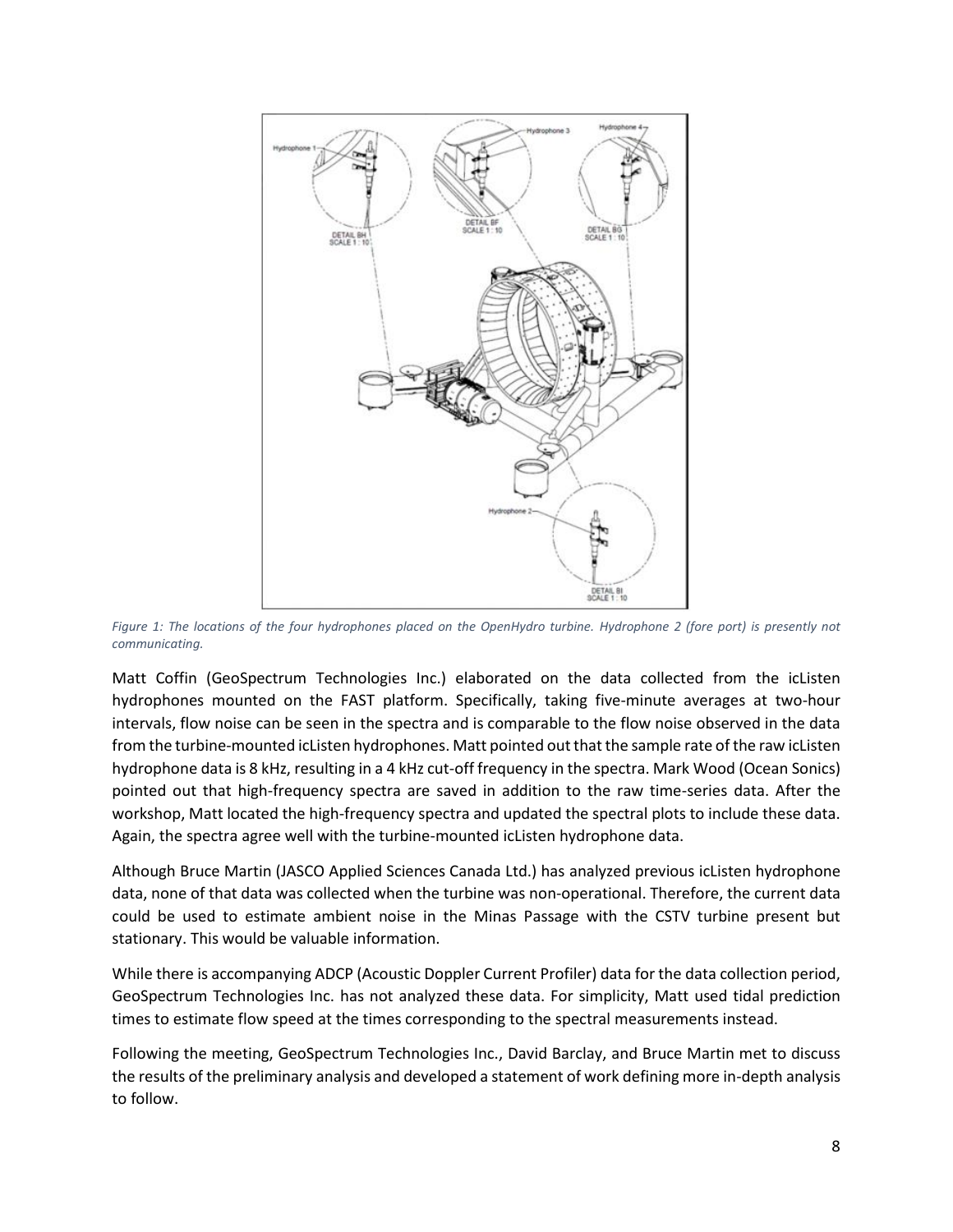Brian Sanderson (Acadia University) discussed how beam patterns from the various instruments can help with directionality and localization, allowing monitoring to move from presence/absence data to quantitative measurements (i.e., abundance estimates).

The three turbine-mounted icListen hydrophones provide an opportunity to continue PAM research objectives in the Minas Passage regardless of whether the turbine is operational or not. Mark Wood has been surprised by the level of animal activity recorded so far by the icListen hydrophones. Further examination during the winter months will provide additional information about harbour porpoise presence and activity. Mark also noted that this could provide an opportunity to better understand if AAM instruments are interfering with PAM devices. Data from the ADCPs mounted on the turbine are under review; an evaluation of PAM and AAM devices could be worthwhile right now.

Work with fish acoustic telemetry (i.e., fish tagging) (Mike Stokesbury; Acadia University) was discussed. A project that considers the new high-frequency hydroacoustic tags (180 and 170 signal) could provide further clarity about animal movements across instrumentation recorder locations. While tagging efforts are recognized as expensive and extensive, it was agreed that FORCE could coordinate multiple groups to develop a project that uses hydrophones to supplement tag receivers.

#### <span id="page-10-0"></span>Instrumentation Evaluation

Brian Sanderson discussed how AAM devices such as ADCPs interfere with PAM devices. Dr. Haley Viehman (Echoview Software Pty Ltd.; previously Acadia University) has done work on the interference of active acoustic instrumentation on other AAM devices (e.g. Tritech Gemini sonar and ADCPs); additional work focused on AAM-AAM and AAM-PAM instrumentation interference is worthwhile and would facilitate discussions with regulators about the utility of setting duty cycles (i.e., sequentially turning acoustic monitoring devices on/off) to avoid interference and thereby improving the quality of data collected by all acoustic monitoring devices.

It was noted that SMRU Canada Ltd. had engaged the University of St Andrews (Scotland) to look at the interference between the Tritech Gemini imaging sonar with hydrophone data. The ISEM project (in collaboration with SMRU Canada Ltd., Acadia University, and Ocean Sonics) is presently examining the quality of Tritech Gemini data collected during the 2018 CSTV turbine deployment.

#### <span id="page-10-1"></span>PAM Analysis from November 2016 – June 2017

Bruce Martin highlighted sections in the JASCO Applied Sciences Canada Ltd. report (Martin et al., 2018) that compared various turbine-mounted hydrophones to passively drifting icListen hydrophones deployed by FORCE and the AMAR (Figure 2: [Median pressure spectral densities for three different long-term](#page-11-0)  [recording positions, the reference recording from the outer Bay of Fundy as well as the drifter](#page-11-0)  [measurements from 27 Mar 2017. Frequency-5/3 is the expected slope for turbulent](#page-11-0) flow noise (Martin [et al., 2018\).\)](#page-11-0) during the 2016-2017 CSTV turbine operation. At 69 Hz, the data from the AMAR and the turbine-mounted hydrophones correlate well. Further, consistency was observed across instruments and tidal stage – the directional sound source could be due to sediment movement in the water column.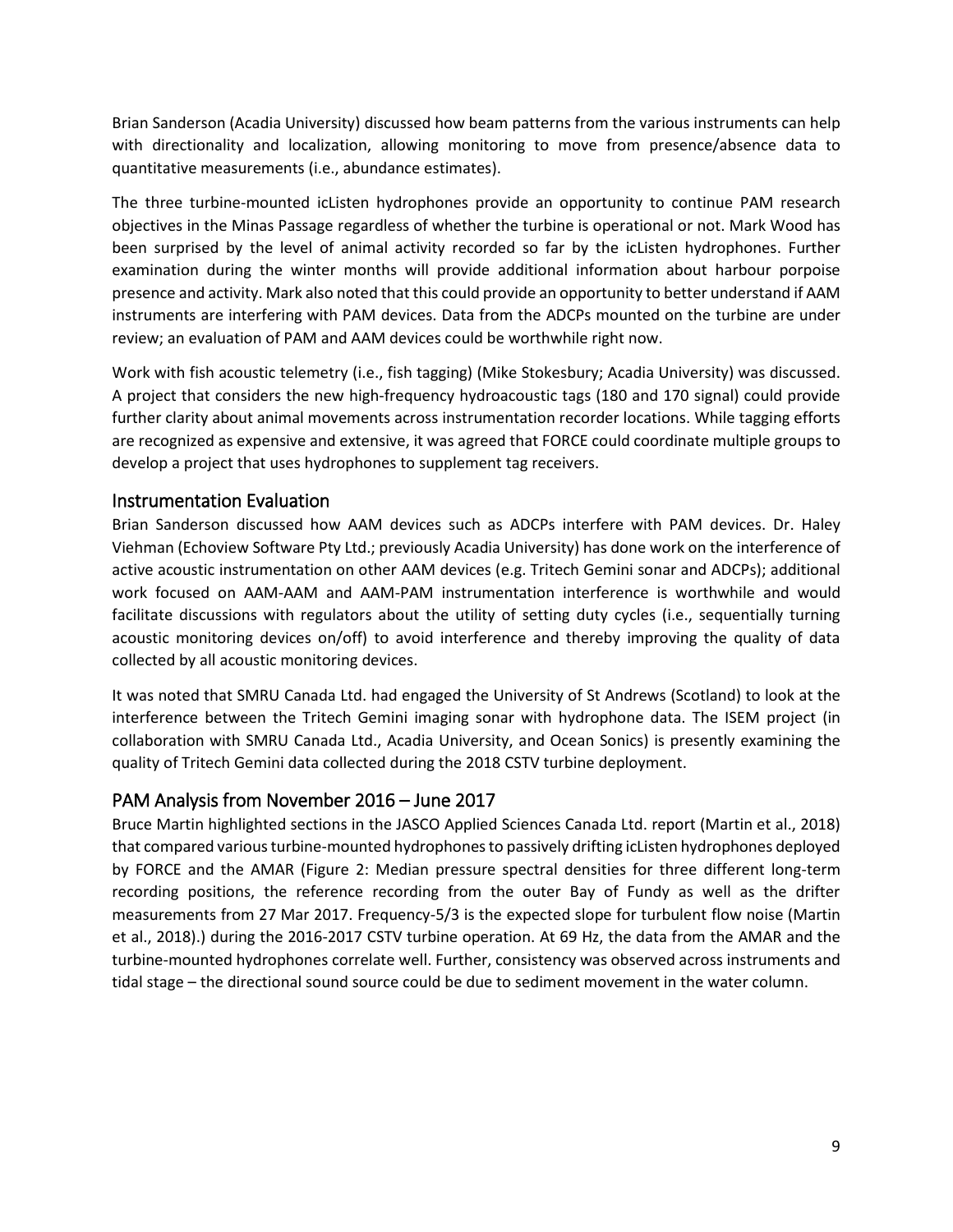

<span id="page-11-0"></span>*Figure 2: Median pressure spectral densities for three different long-term recording positions, the reference recording from the outer Bay of Fundy as well as the drifter measurements from 27 Mar 2017. Frequency-5/3 is the expected slope for turbulent flow noise (Martin et al., 2018).*

It was also observed that the measurements from the AMAR had more vibrational energy, due to its proximity to the sound-source (i.e., CSTV turbine). It was observed that the shape of the lines for the AMAR data when the CSTV turbine was generating power were 'arrowed', indicating a stationary Lloyd's Mirror Effect. At higher frequencies, dramatically different ebb and flood characteristics were detected among the various hydrophone locations on the turbine.

There was discussion regarding the turbine-generated sound (in its various states) relative to vessel traffic elsewhere in the Bay of Fundy, as well as the pre-existing soundscape in the Bay of Fundy.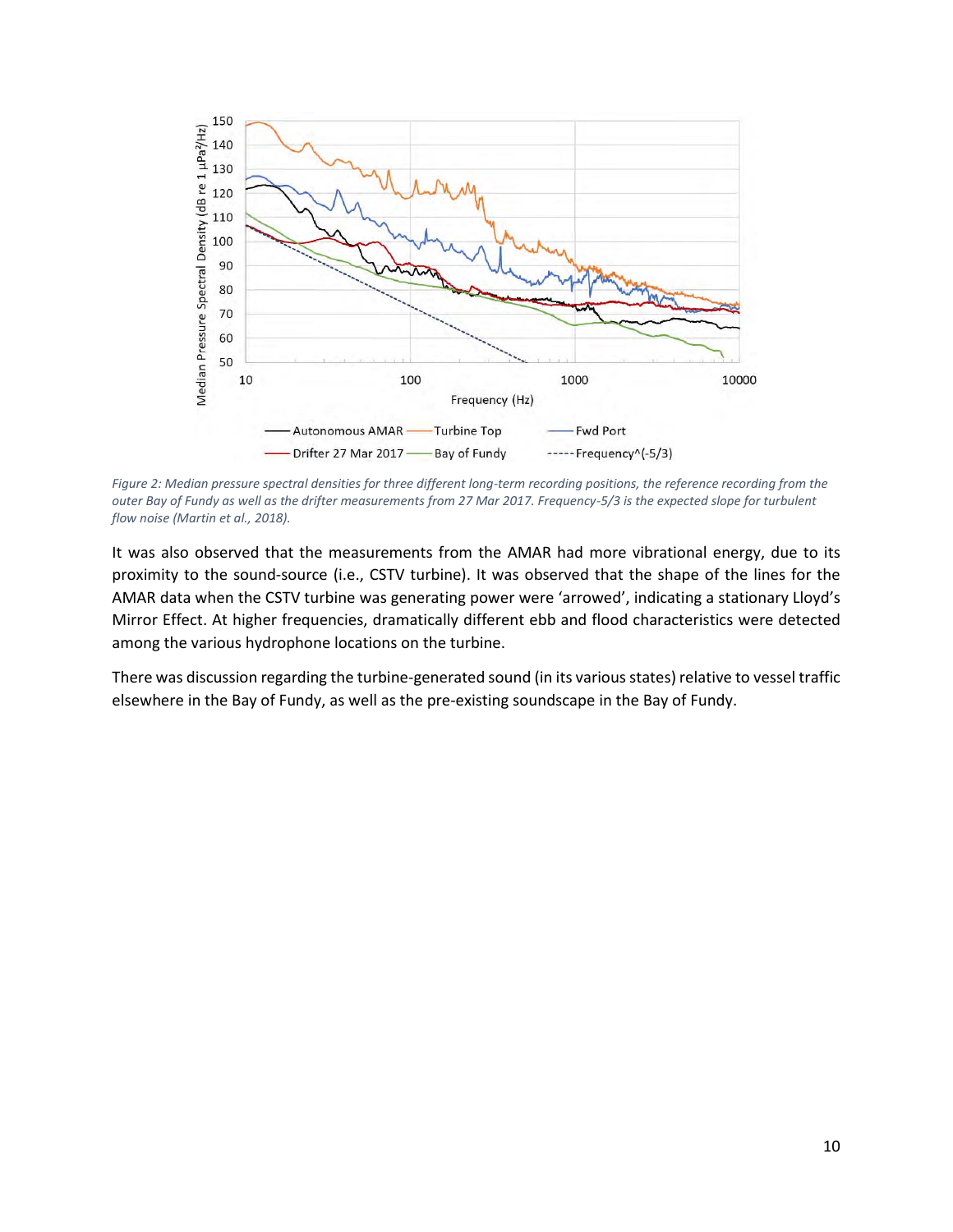

<span id="page-12-1"></span>*Figure 3: Power spectral density versus tidal increment time, turbine state, and recorder. The horizontal axis is time in hours since high tide. Times with less than 30 samples of data are blocked out in red (JASCO, 2018).*

## <span id="page-12-0"></span>C-POD Utility

Brian Sanderson and Anna Redden (Acadia University) presented the issue of C-POD false detections, and issues with interfering noise and related data loss. C-POD performance is compromised above certain flow thresholds and does not assist with localization or abundance measurements. Some targeted experiments on the moorings used for C-PODs in the Minas Passage (known as SUBS – Streamlined Underwater Buoyancy System) are required.

SMRU Canada Ltd. undertook additional analyses to assess loss of data by C-PODs under high flow conditions. Data loss occurs when the 1-minute long internal memory buffer of the C-POD is filled with clicks before the end of that minute of monitoring (termed 'Percent Time Lost'). Percent Time Lost had little effect on data quality between ebb current speeds < 2.4 m/s (95.0% of 10-minute periods) and flood current speeds < 2 m/s (71% of 10-minute periods). At ebb current speeds up to 2.9 m/s (99.0% of 10 minute periods) and flood current speeds up to 3.5 m/s (95.5% of 10-minute periods), Percent Time Lost does not exceed 65.0%. Despite the use of statistical methods to take Percent Time Lost into account, C-POD monitoring performance above these current speeds appears less reliable, noting that these speeds only occur over a small fraction of the tidal cycle.

Bruce Martin mentioned how geometry and directionality (including beam patterns and signals) are critical elements for proposed experimental trial work and must be considered in instrument mounting configuration (either on platforms, moorings, or turbines).

Dan Hasselman highlighted communications from Dom Tollit regarding a new PAM instrument called 'Sound Trap 300 HF', which can achieve continuous audio recordings at a low sample rate, while simultaneously capturing short audio snippets of each click detection at full 576 kHz sample rate. This is a compact acoustic recorder developed by Ocean Instruments New Zealand in collaboration with SMRU Ltd.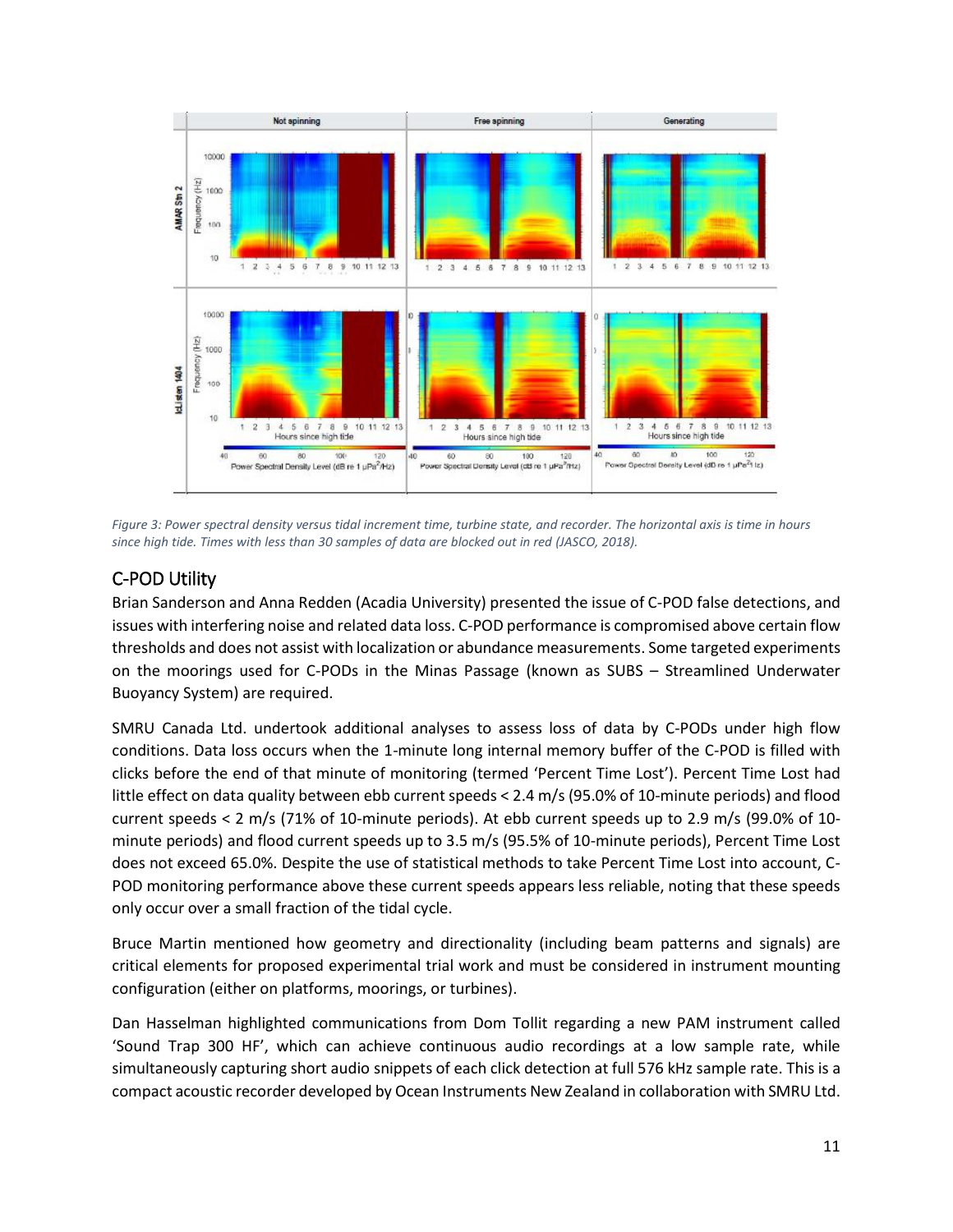and uses the PAMGuard software to detect porpoise clicks.<sup>1</sup> Bruce highlighted a new instrument, an F-POD, which is under development by Chelonia (provider of the C-PODs) and is available for testing.

#### <span id="page-13-0"></span>Calibration and Instrumentation Life

It was noted that C-PODs operate best in the first year of life. There will be a need for FORCE to recalibrate/refurbish these instruments soon.

## <span id="page-13-1"></span>Laboratory and In Situ Tests

Mark Wood described a test completed at the Aquatron facility (Dalhousie University), which resulted in less useful data as the walls of the facility 'clip' the hydrophone.

Anna Redden and Brian Sanderson discussed open water testing, which suffered from interference with boats and echosounders (which can be quite large – 200 dBs at times).

While it was recognized that laboratory facilities are useful in certain contexts (e.g., isolate signals, turbidity changes, multiple instruments, etc.), it was determined that open water test sites are preferable for PAM. Some tests were done in Saint Mary's Bay, but the data is not yet analyzed. More data will be collected, but that work has been delayed until 2019 (spring/summer) due to weather.

### <span id="page-13-2"></span>Additional Studies & Resources

Care will be required in designing and interpreting any detection experiments. Ideally, all sensors being compared should be co-located. Where they are not co-located, the experiment should be designed to help reduce the impact of spatial and temporal variations in transmission loss (TL). GeoSpectrum Technologies Inc. has conducted a number of TL studies and similar experiments where many pulses have been transmitted over a period of time to various sensors. Even small changes in location and time (e.g., on the order of a wavelength and seconds to minutes) have resulted in TL variations on the order of 10 dB. Thus, any detection experiments should do their best to overlap sampling in space and time and ensure sufficiently long duration and variation in source location to try to ensure that all sensor locations are presented with similar test data.

# <span id="page-13-3"></span>**Recommendations & Next Steps**

 $\overline{\phantom{a}}$ 

All attendees agreed that it was useful for this group to reconvene again to discuss research projects (present and future) and lessons learned in greater detail. The strength in a group that shares best practices that are not necessarily found in publications is valuable and was recognized by all. It was also recognized that there is a good understanding of existing PAM technologies available, which provides a suitable background for beginning newer, innovative research projects.

The following were identified as potential research projects (in no particular order):

- Take advantage of the opportunity to continue acoustic research with the OpenHydro turbine before it is removed (options highlighted below).
- Assessment of beam patterns of commercially available tools and the potential for their interactions in a specific experimental design.

<sup>&</sup>lt;sup>1</sup> More information:<http://www.oceaninstruments.co.nz/soundtrap-click-detector/>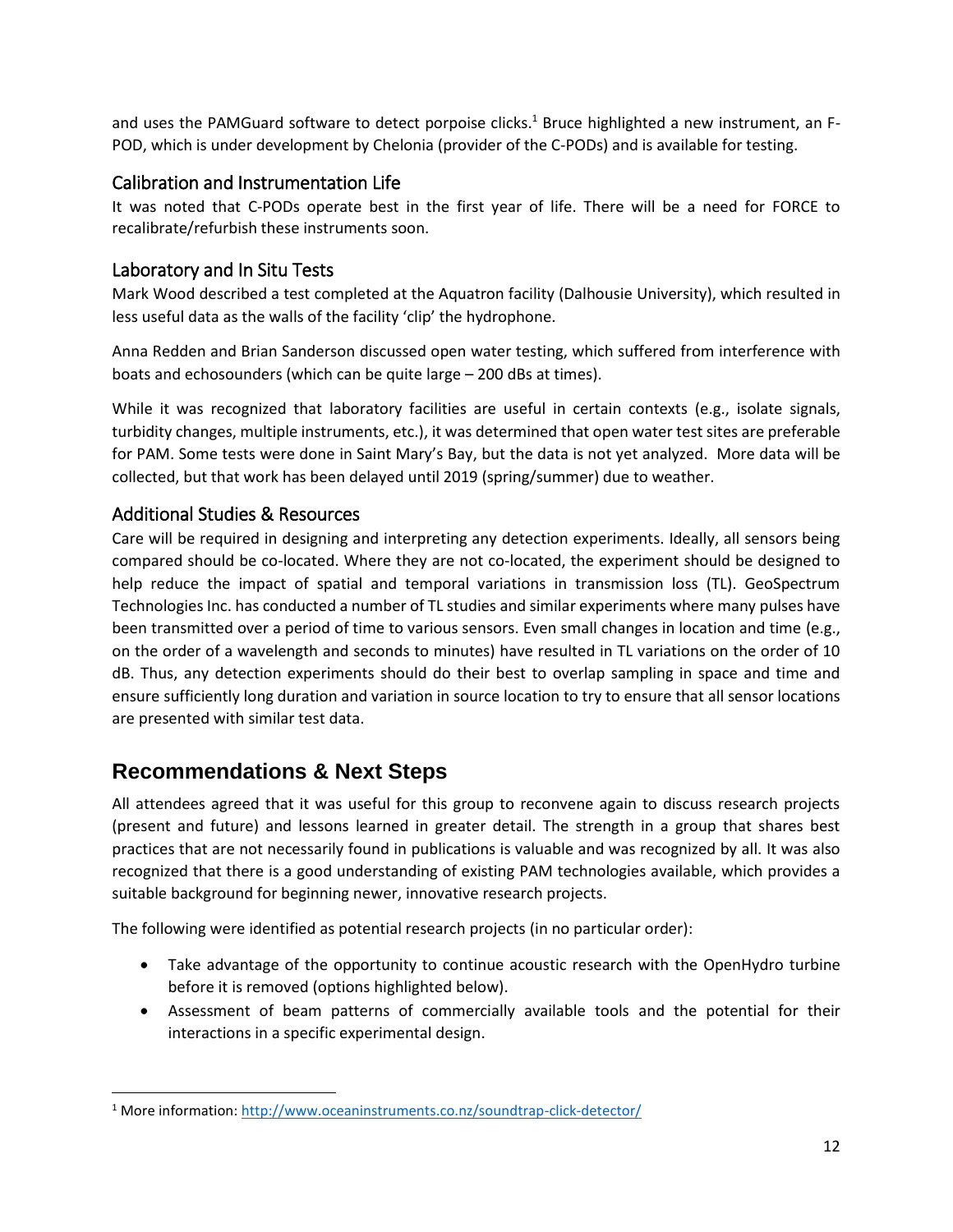- Exploration of mooring systems to optimize C-POD deployments and data collection. A comparison of existing C-POD mooring systems (utilizing SUBS packages), a (cabled) FAST platform, a lift-tilt system, and a deep-water drifter could provide a proper assessment of false positive detections, and most importantly differences in detection rate probabilities in the highflows of the Minas Passage. This would allow for a comparison between previous baseline detection rates and detection rates using alternative devices and platforms. This approach could increase our understanding of C-POD limitations, possibly quantifying these limits.
- Synthesis of pre-existing data and baseline information collected by PAM receivers within the Minas Passage. This would include:
	- $\circ$  Revisiting C-POD data in consideration of poorer quality data points in order to evaluate the efficiency of these instruments;
	- $\circ$  Analysis of ambient conditions, including an AMAR deployment (June November 2018); and
	- o Quantify noise and transmission loss.
- Co-location of instrumentation near an operating tidal energy turbine. Potential options include:
	- $\circ$  Co-locating a C-POD with a newer Chelonia instrument known as an 'F-POD' (to be acquired from Chelonia);
	- $\circ$  Co-location of a C-POD with an icListen hydrophone on a FAST platform (cabled is preferred given the quantity of data from hydrophone); and
	- $\circ$  Placing a C-POD near the CSTV turbine, which has three operating hydrophones on it, on a FAST platform or with a SUBS package.
- An evaluation of harbour seal (*Phoca vitulina concolor*) and grey seal (*Halichoerus grypus*) within the Minas Passage. This could include an evaluation of habitat use, estimated abundance, and include the use of visual observations.
- Using synthetic clicks to assess instrumentation performance. Using a fixed-point source from Ocean Sonics, the ability of instruments to detect vocalizations across different tidal states, configurations, and in different sections of the water column would be assessed.
- Troubleshooting the fourth non-communicating icListen hydrophone on the OpenHydro turbine. Access to FORCE substation is required to communicate with the devices.
- Cumulative sound profiling at the FORCE site. This model could consider multiple turbines and their relative sound profile within the Minas Passage over different tidal stages but start with a single operating turbine when it is deployed.
- An evaluation of AAM interference with PAM devices in the Minas Passage.
- An examination of fish tag detections using pre-deployed hydrophones in the FORCE test site in cooperation with tag manufacturers.
- Continued PAM research options in Grand Passage as step-wise approach to Minas Passage deployments.

The possibility of working towards a submission to the OERA's Open Call Program was discussed.<sup>2</sup> A discussion was also had regarding the required resources to complete this work.

The group agreed to its continued value and will attempt to reconvene in 2019.

 $\overline{\phantom{a}}$ 

<sup>&</sup>lt;sup>2</sup> More information:<http://www.oera.ca/news/requests-for-proposals-funding/open-call-program/>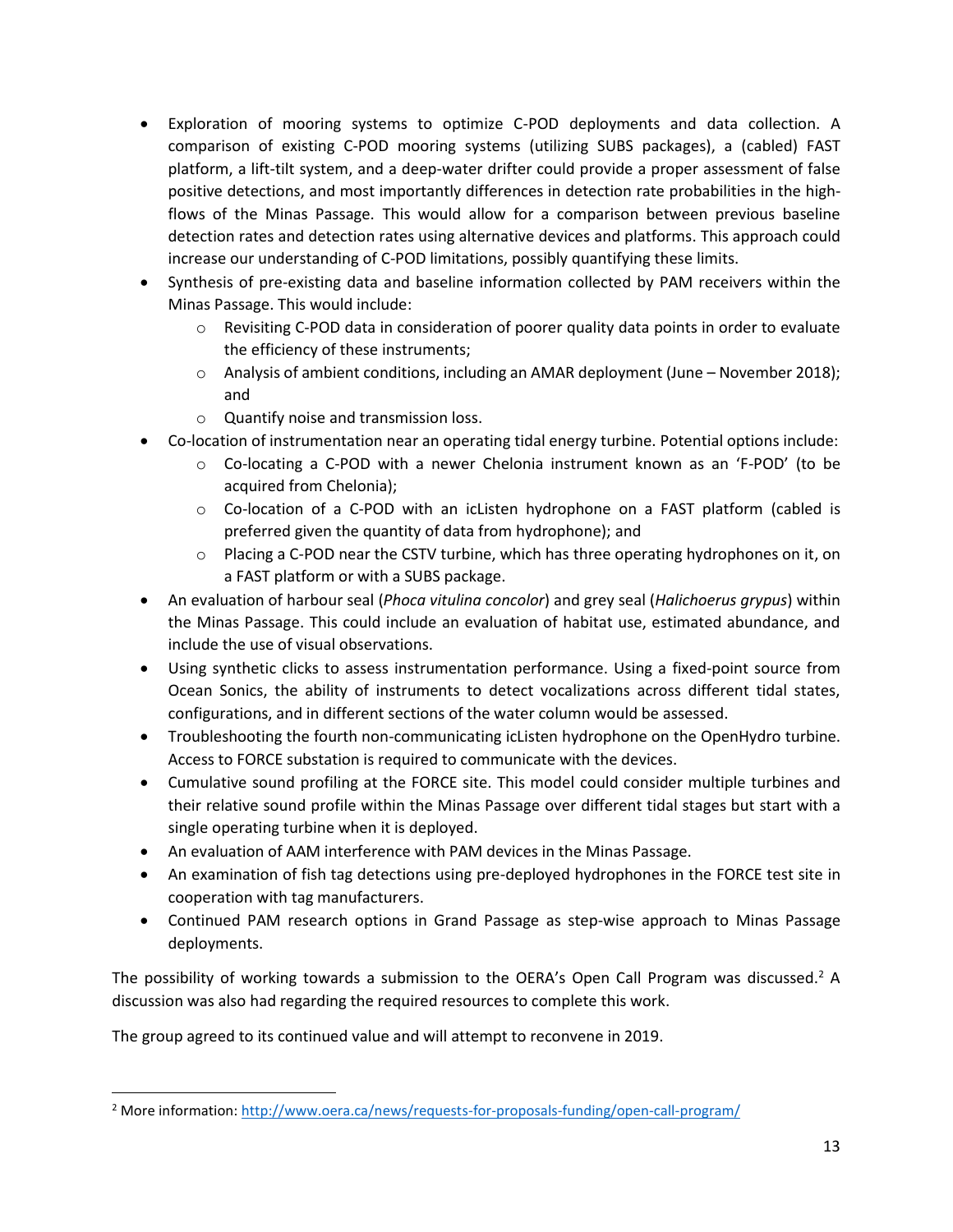## <span id="page-15-0"></span>**References & Further Reading**

Adams, M.J. (2018). *Application of a Multi-Hydrophone Drifter And Porpoise Detection Software for Monitoring Atlantic Harbour Porpoise(Phocoena Phocoena) Activity in and Near Minas Passage*. B.Sc. Honours, Biology, Acadia University, April 2018.

Adams, M., Sanderson, B., Redden, A. (2018). *Comparison of Codeployed Passive Accoustic Monitoring Tools: icListenHF CODA and CPODs*. Proceedings of the 2018 Marine Renewables Canada Research Forum, Halifax, Canada, November 20, 2018.

AECOM. (2009). *Environmental Assessment Registration Document – Fundy Tidal Energy Demonstration Project Volume I: Environmental Assessment*. Available at [www.fundyforce.ca/environment.](http://www.fundyforce.ca/environment)

Broome, J.E., Redden, A.M., Keyser, F.M. (2015). *Passive acoustic telemetry detection of Striped Bass at the FORCE TISEC test site in Minas Passage, Nova Scotia, Canada*. Proceedings of the 3rd Marine Energy Technology Symposium, Washington, D.C., April 27-29, 2015

Broome, J.E. (2014). *Population characteristics of striped bass (Moronesaxatilis, Walbaum 1792) in Minas Basin and patterns of acoustically detected movements within Minas Passage*. Master's thesis, Acadia University, Biology, 2014.

Fundy Ocean Research Center for Energy. (Q2 2018). Environmental Effects Monitoring Program Quarterly Report: April - June 2018. Available online[: www.fundyforce.ca/monitoring.](http://www.fundyforce.ca/monitoring)

Joy, R., Wood, J., Robertson, F. and Tollit D. (2017). Force Marine Mammal Environmental Effects Monitoring Program – 1st Year (2017) Monitoring Report. Prepared by SMRU Consulting (Canada) on behalf of FORCE, May 2, 2017.

Joy, R., Wood, J., and Tollit D. (2018). Force Marine Mammal Environmental Effects Monitoring Program – 2nd Year (2018) Monitoring Report. Prepared by SMRU Consulting (Canada) on behalf of FORCE, Oct 11, 2018.

Keyser, F.M., Broome, J.E., Bradford, R.G., Sanderson, B.G. and Redden, A.M. (2016). *Winter presence and temperature-related diel vertical migration of striped bass (Morone saxatilis) in an extreme highflow passage in the inner Bay of Fundy.* Canadian Journal of Fisheries and Aquatic Sciences. Published on the web 02 June 2016, 10.1139/cjfas-2016-0002

Martin, B., C. Whitt, and L. Horwich. (2018). *Acoustic Data Analysis of the OpenHydro Open-Centre Turbine at FORCE: Final Report*. Document 01588, Version 3.0b. Technical report by JASCO Applied Sciences for Cape Sharp Tidal and FORCE.

Nova Scotia Department of Environment. (1 March 2018). *Fundy Ocean Research Center for Energy (FORCE) Demonstration Project Environmental Effects Monitoring Program (EEMP)*. Regulator Feedback. Available online[: www.fundyforce.ca/monitoring](http://www.fundyforce.ca/monitoring)

Porskamp, P.H.J. (2015). *Detecting and Assessing Trends In Harbour Porpoise (Phocoena Phocoena) Presence In And Near The Force Test Site.* M.Sc. Thesis (Biology), Acadia University, Fall Graduation 2015.

Porskamp, P. (2013). *Passive acoustic detection of harbour porpoises (Phocoena phocoena) in the Minas Passage, Nova Scotia, Canada*. B.Sc. (Hon) thesis. Acadia University, Canada.